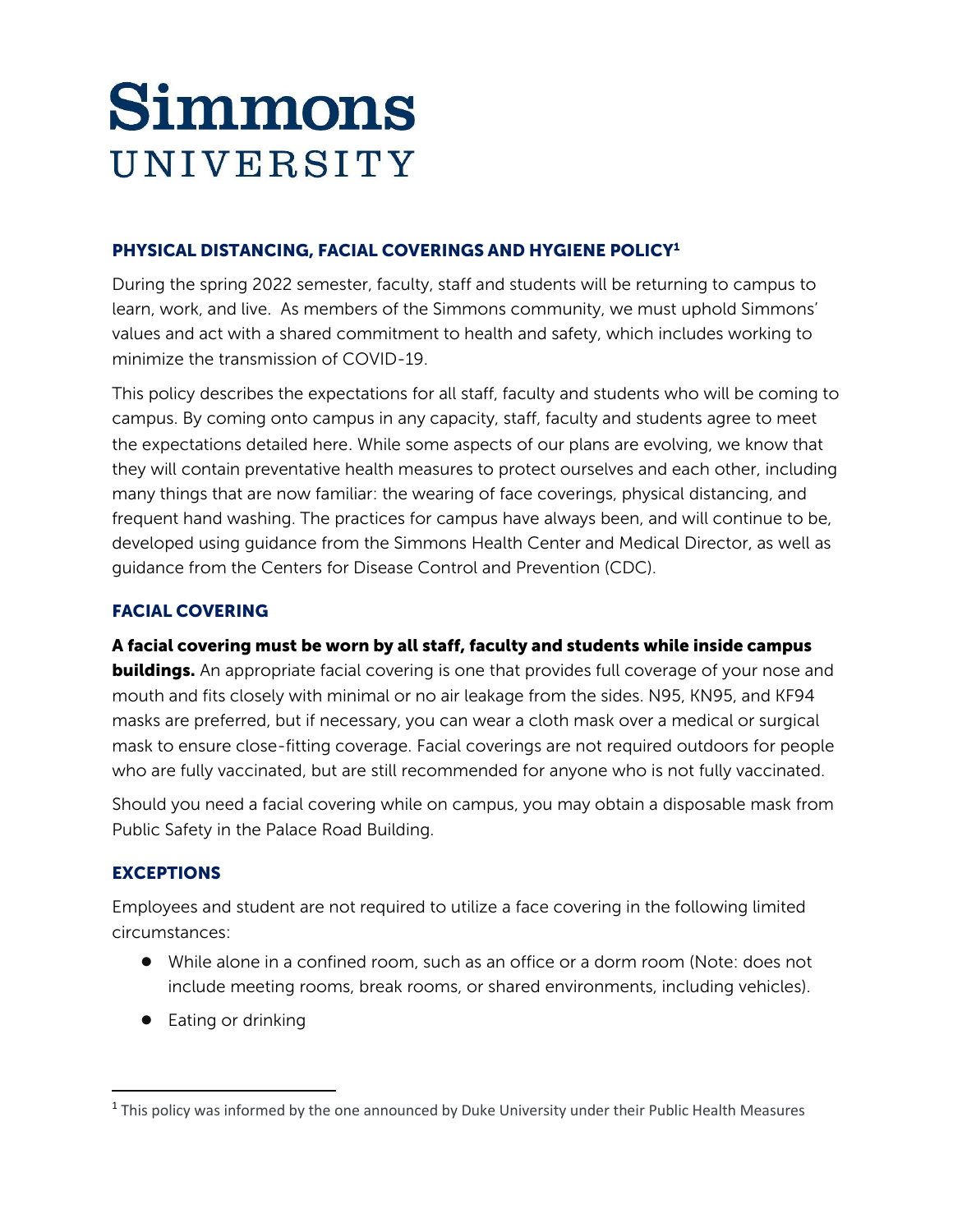#### PROPER USAGE

N95, KN95, and KF95 masks can be worn for up to a week as long as they aren't soiled. Disposable masks should only be worn for one day and then must be plac[ed in the trash.](https://www.cdc.gov/coronavirus/2019-ncov/prevent-getting-sick/diy-cloth-face-coverings.html)  [Cloth face](https://www.cdc.gov/coronavirus/2019-ncov/prevent-getting-sick/diy-cloth-face-coverings.html) coverings must only be worn for one day at a time, and must be properly laundered with regular clothing detergent before the first use, and after each day of use. Having a supply of multiple cloth facial coverings may help reduce the need for daily laundering. Please note, the fabric design or pattern for other reusable face coverings worn by employees should be appropriate for the workplace.

Putting on the facial covering:

- Wash hands or use hand sanitizer prior to handling the facial covering.
	- Ensure the facial covering fits over your nose and under your chin.
	- Situate the facial covering properly with nose wire snug against your nose (where applicable).
	- Tie straps behind the head and neck or loop around the ears, as applicable.
	- Throughout the process: avoid touching the front of the facial covering.

Removing the facial covering:

- Do not touch your eyes, nose, or mouth when removing the facial covering.
	- Loop your finger into the strap and pull the strap away from the ear or untie the straps (as applicable).
	- Wash hands immediately after removing.

## HYGIENE & PERSONAL RESPONSIBILITY

Handwashing: Wash your hands often with soap and water for at least 20 seconds, especially after you have been in a public place or after blowing your nose, coughing, sneezing, or touching your face. If soap and water are not readily available, use a hand sanitizer that contains at least 60% alcohol. When using hand sanitizer, cover all surfaces of your hands and rub them together until they feel dry. Try to avoid touching your eyes, nose, and mouth, and wash your hands after touching your face.

Coughing/Sneezing Hygiene: When coughing or sneezing while wearing your facial covering, cough or sneeze into the facial covering. When coughing or sneezing while not wearing your facial covering, cover your mouth and nose with a tissue or use the inside of your elbow. Immediately throw used tissues in the trash and wash your hands with soap and water for at least 20 seconds. If soap and water are not readily available, clean your hands with alcohol-based hand sanitizers with greater than 60% alcohol.